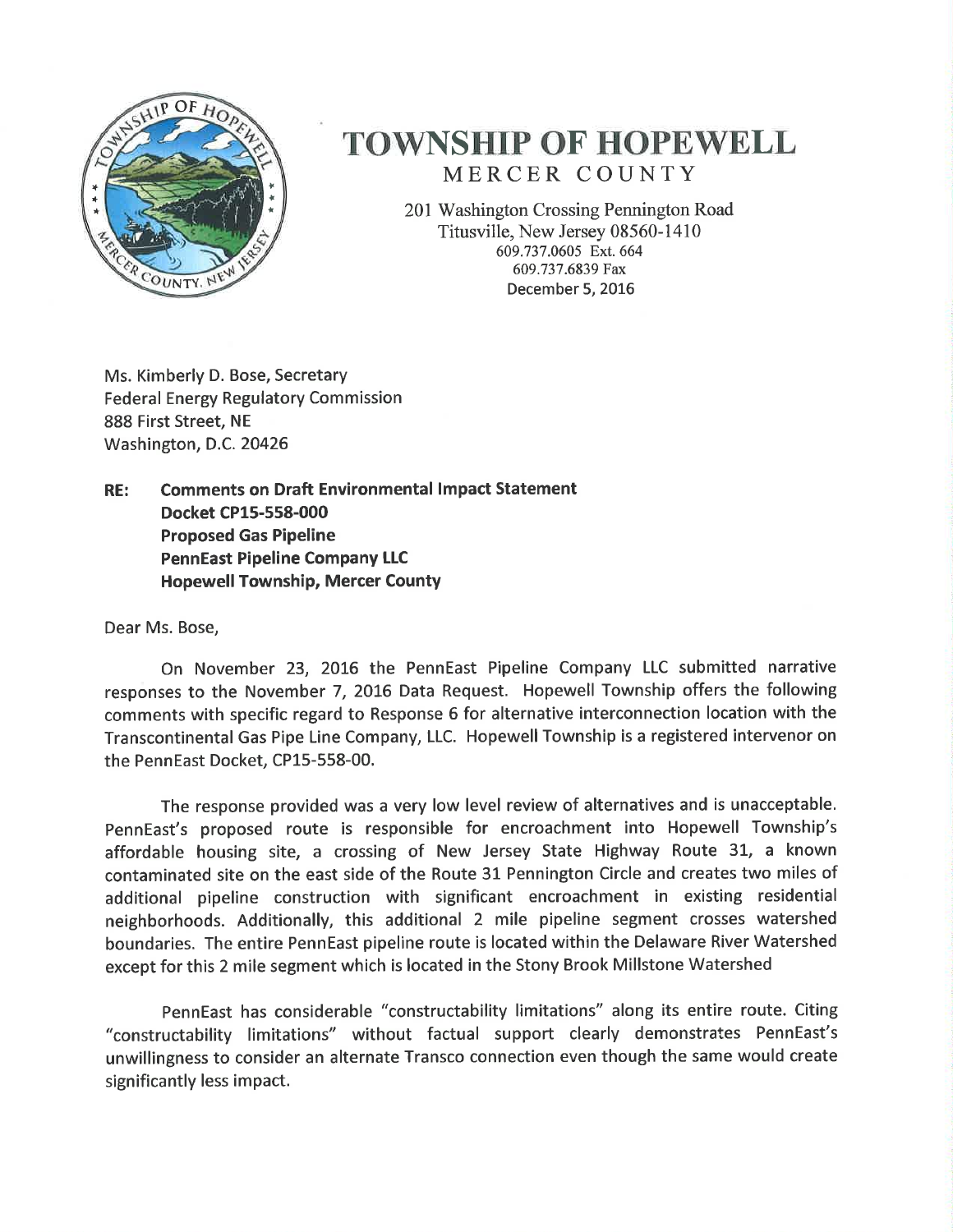Ms. Kimberly D. Bose, Secretary December 5, 2016 Page 2 of 2

PennEast's statement "Furthermore, the current alignment has been carefully routed to collocate with utilities and minimize frontage impacts to landowners to the extent practicable. The combination of easement encumbrances, constructability issues, and the Project's delivery needs preclude the alternatives put forth by Hopewell Township in favor of the current alignment" fails to recognize that there are only two commercial property owners that would be affected by the western alternate.

The statement "Finally, the current proposed tie-in location with Transco was chosen through extensive negotiations with Transco and utilizes existing facilities to the maximum extent possible, reducing site disturbances" fails to recognize that repeated requests were made to PennEast by Hopewell Township for an alternate. This is demonstrated in the attached email communication between Hopewell Township Administrator/Engineer Paul E. Pogorzelski, P.E. and a Transco representative dated November 26, 2014 and attached communication between Hopewell Township Administrator/Engineer and Mike Mara of UGI on December 4, 2014. Hopewell Township has been raising this issue since the inception of this project and at no point has PennEast provided a compelling argument to indicate why an alternate Transco connection is not possible. The entire Transco line is open access, meaning that PennEast can, by-right, connect to the Transco line at an alternate point. PennEast has had ample time to evaluate an alternate connection to Transco. To simply state that because they have already negotiated the present alignment is not a compelling argument and does not address NEPA requirements.

Exhibit A-1 and A-2 (attached) identify yet an additional alternate Transco connection which has not been considered.

FERC must not accept PennEast's current weak response on this issue and must require a full alternative alternatives analysis, discounting the fact that PennEast advanced one particular design without consideration of alternate Transco connection locations. If PennEast continues ahead with its current preferred route, we will consider this prima facie evidence that this project is inextricably linked to the proposed Cold Soil Compressor Station expansion, and the Southern Reliability Link, and will call on FERC to withdraw the current DEIS and draft a new one that outlines the cumulative environmental impacts of these three inter-related projects.

Sincerely,

Kwand Klat

Kevin D. Kuchinski, Mayor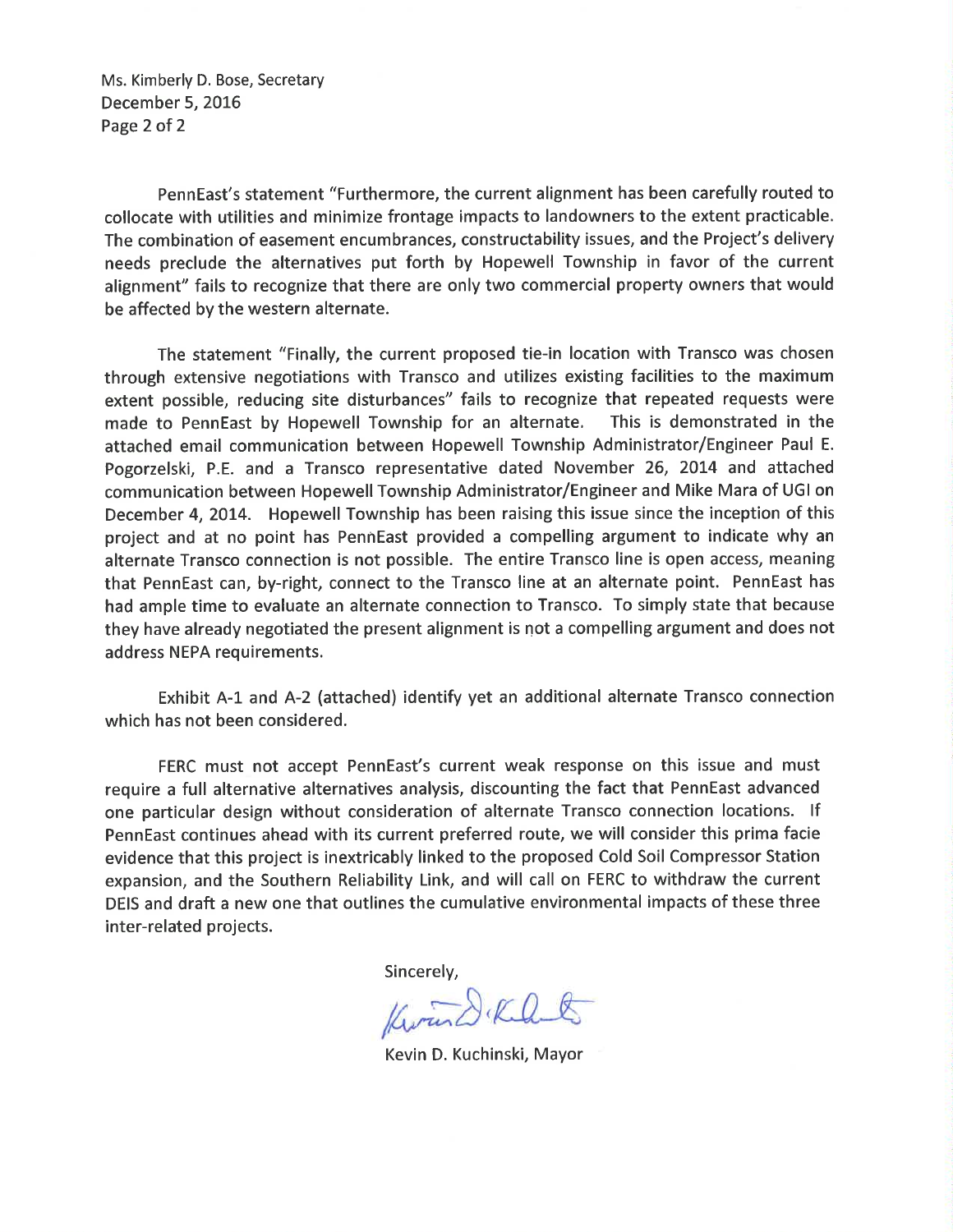Ms. Kimberly D. Bose, Secretary December 5, 2016 Page 3 of 3

 $C:$ **Hopewell Township Committee** Michael Herbert, Esquire **Governor Chris Christie Senator Robert Menendez Senator Cory Booker Senator Shirley Turner** Congresswoman Bonnie Watson Coleman Assemblywoman Elizabeth Maher Muoio **Assemblyman Reed Gusciora** Mercer County Board of Chosen Freeholders Robert Martin, NJDEP Commissioner John Gray, NJDEP Deputy Chief of Staff Judith A. Enck, USEPA Region 2 Administrator John Eddins, ACHP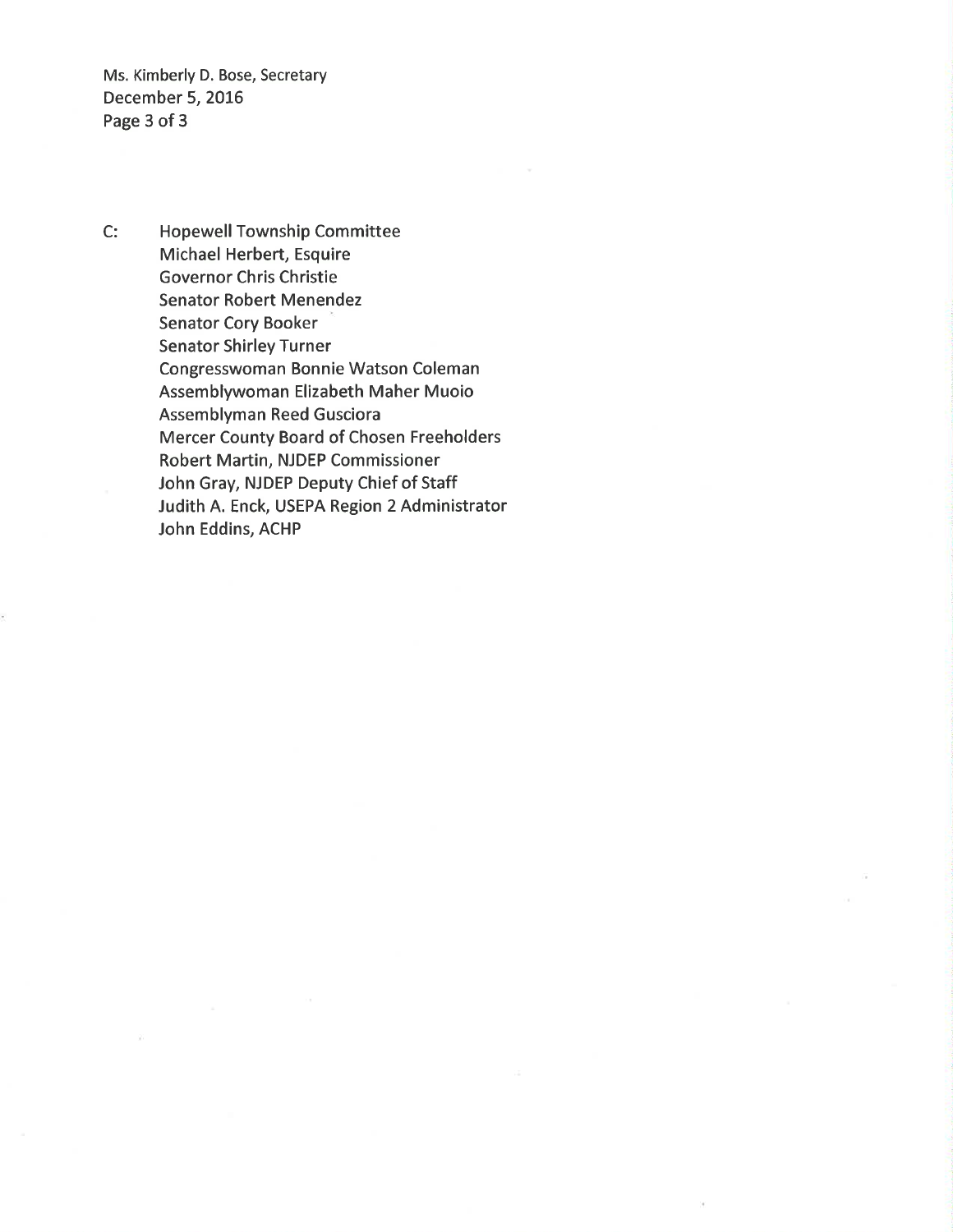## **Paul Pogorzelski**

**From: Bedient, Mike <Mike.Bedient@Williams.com> Sent:** Sent: Tuesday, December 02, 2014 1:24 PM **To:** Paul Pogorzelski **Subject:** RE: Hopewell Twp

Greetings Paul,

Sorry for my delayed response as I was off for a few days prior to the holiday weekend. **Yes, we are an open access** system and to the best of my knowledge we have not had any communications to date with the Penn East Pipeline project. We have a competing project which you are well aware of.

I do not recall discussing the railroad area which you might of pointed out on the map but since I am not as familiar with the layout as you are I could not comment. Could you let me know what you mean by NJR/AGL,SJL?

Regarding contracts I would have to defer you to our Business Development folks in Houston. Would you like a contact person?

Thanks mike

**From:** Paul Pogorzelski [mailto:paulpogo@hopewelltwp.org] **Sent:** Wednesday, November 26, 2014 8:31 AM **To:** Bedient, Mike **Subject:** RE: Hopewell Twp

Mike

In a meeting with PennEast yesterday they explained that they do not necessarily need an agreement to connect or to develop their pipeline plans yet because Transco is an "open access" pipeline. They also indicated that UGI and its partners (which form PennEast) own capacity in the Transco system and this pipeline will consume some of that capacity. They indicated that they will submit the required application to Transco for the interconnection when the pipeline design is complete and they will pay the required \$2‐\$3M application fee at that time.

They also indicated that the connection point is dictated not by UGI but by its partners who have a limited location contractually with Transco. That is why they have not identified a connection point further west toward the railroad crossing at the power lines. This is a big constraint to a more suitable alternative route.

I recall that when we spoke you explained the physical components of the system were identical between your compressor station and the railroad area and a physical interconnection by PennEast, might be possible west of its present proposed location.

Since I have no knowledge of how contracts are set up in the pipeline industry, I am wondering if you can find out if there is a contract that limits connections by NJR/AGL/ SJI to the area between your compressor station and your valves on Blackwell Road? If so, can you advise if it is a huge deal to relocate that limitation to the area between the railroad and the compressor station?

I appreciate any info you can share. Thank you and Happy Thanksgiving!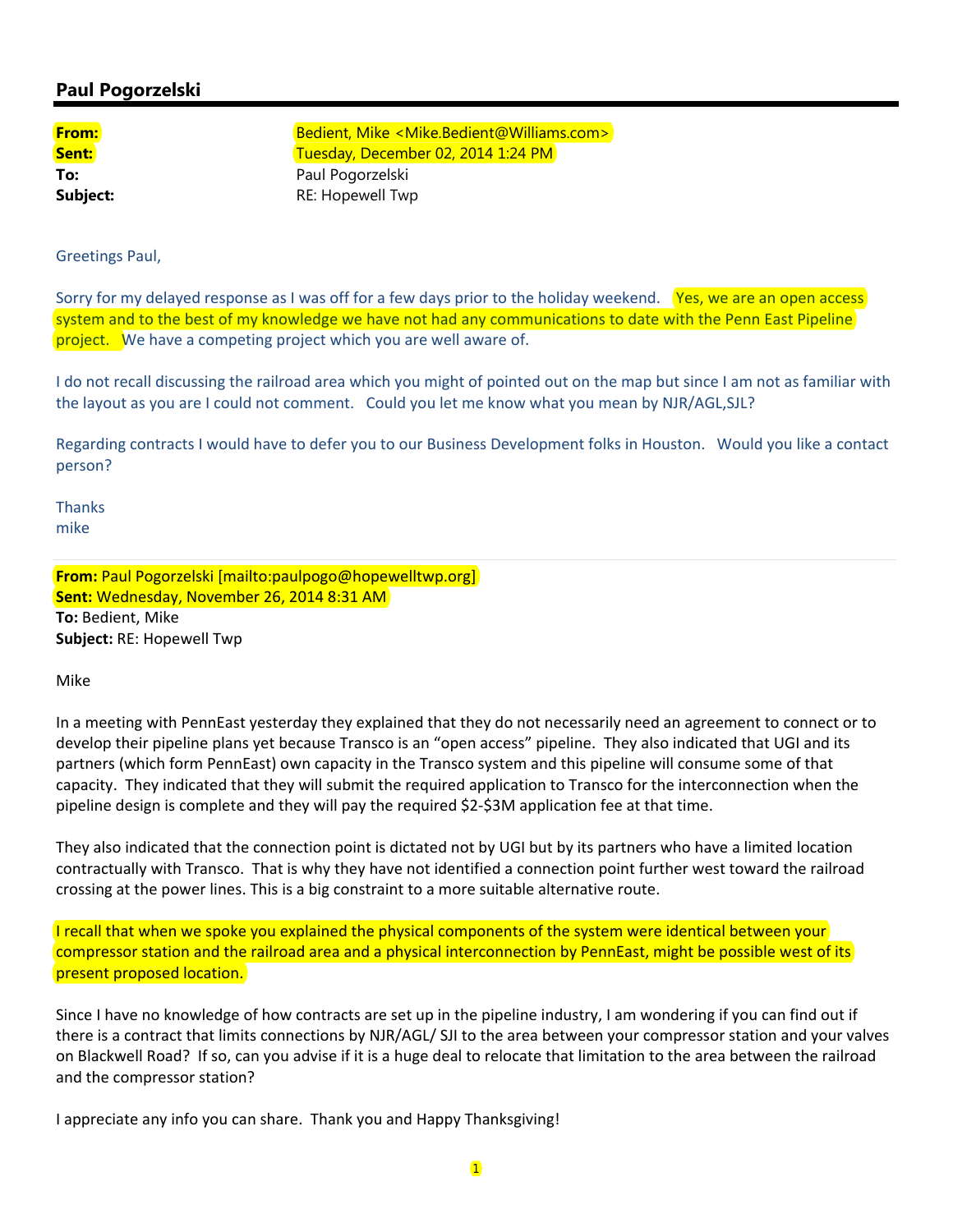## **Paul Pogorzelski**

**From:** The Mike Mara <mmara@ugies.com> Sent: **Sent: Friday, December 05, 2014 8:19 AM To:** Paul Pogorzelski **Cc:** Jeff England; Dante D'Alessandro **Subject:** RE: Transco question

Paul,

We are in the process of looking at the overall re-route including the Transco tie point. Hope to have a revision that can we can discuss early next week. Jeff, Dante and their team are continuing to work on this and will reach out to you.

**Thanks** Mike

**From:** Paul Pogorzelski [mailto:paulpogo@hopewelltwp.org] **Sent:** Thursday, December 04, 2014 11:42 PM **To:** Mike Mara **Subject:** Transco question

Mike

Were you able to bring up the question of the location of the Transco connection at your conf. call today? If I can help with anything or provide any info please let me know. Thanks

Paul E. Pogorzelski, P.E. Hopewell Township Administrator/Engineer 201 Washington Crossing‐Pennington Road Titusville, NJ 08560 609‐737‐0605 ext 664 609‐737‐6839 (fax) Please consider the environment before printing this e-mail

*"This message may contain confidential and/or proprietary information and is intended for the person/entity to whom it was originally addressed.*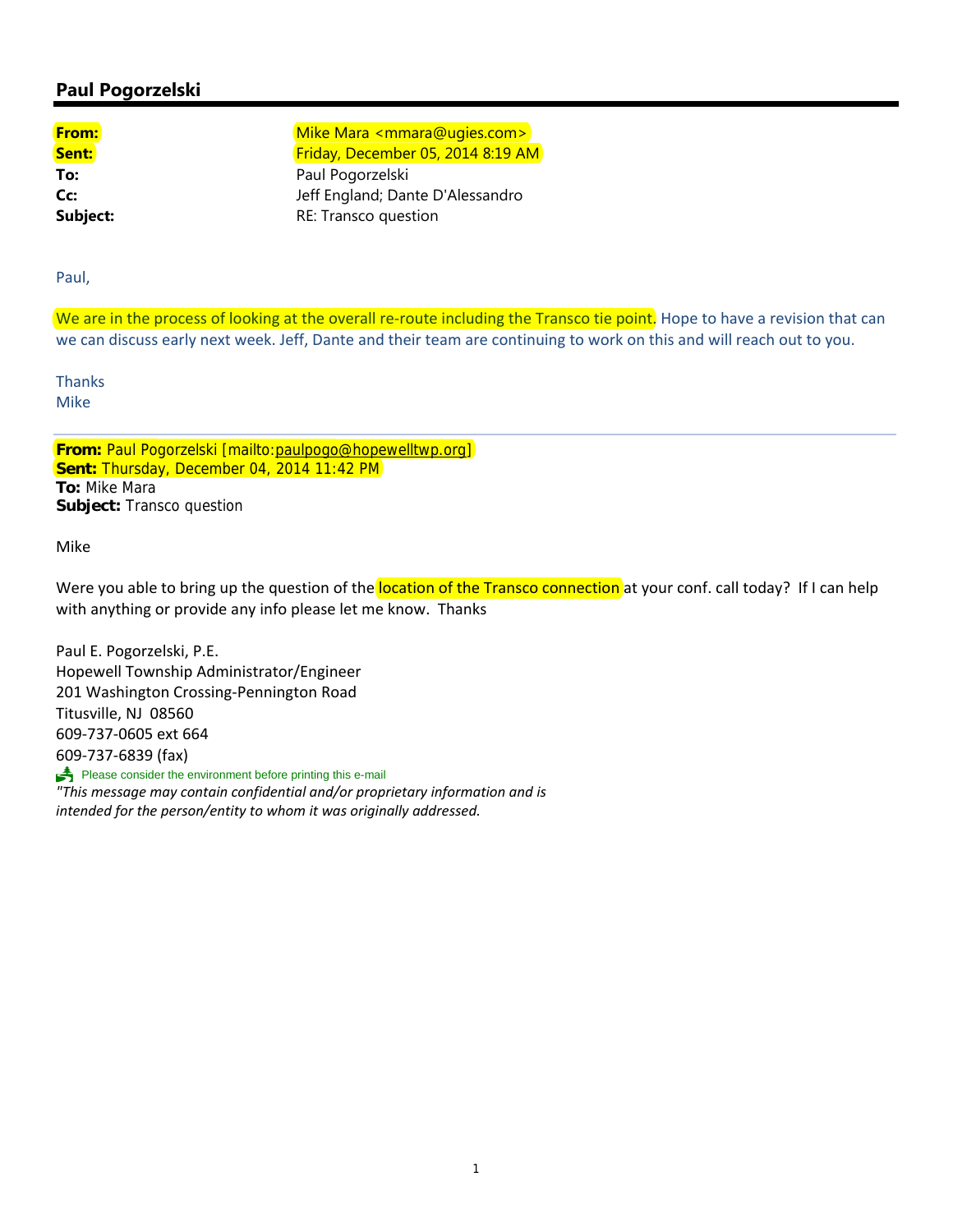

.m

REED ROAD

POSSIBLE WESTERN PENNEAST

DIVERTY RD

EXHIBIT A-1 ALTERNATE TRANSCO **CONNECTION** 

EXITSING TRANSCO